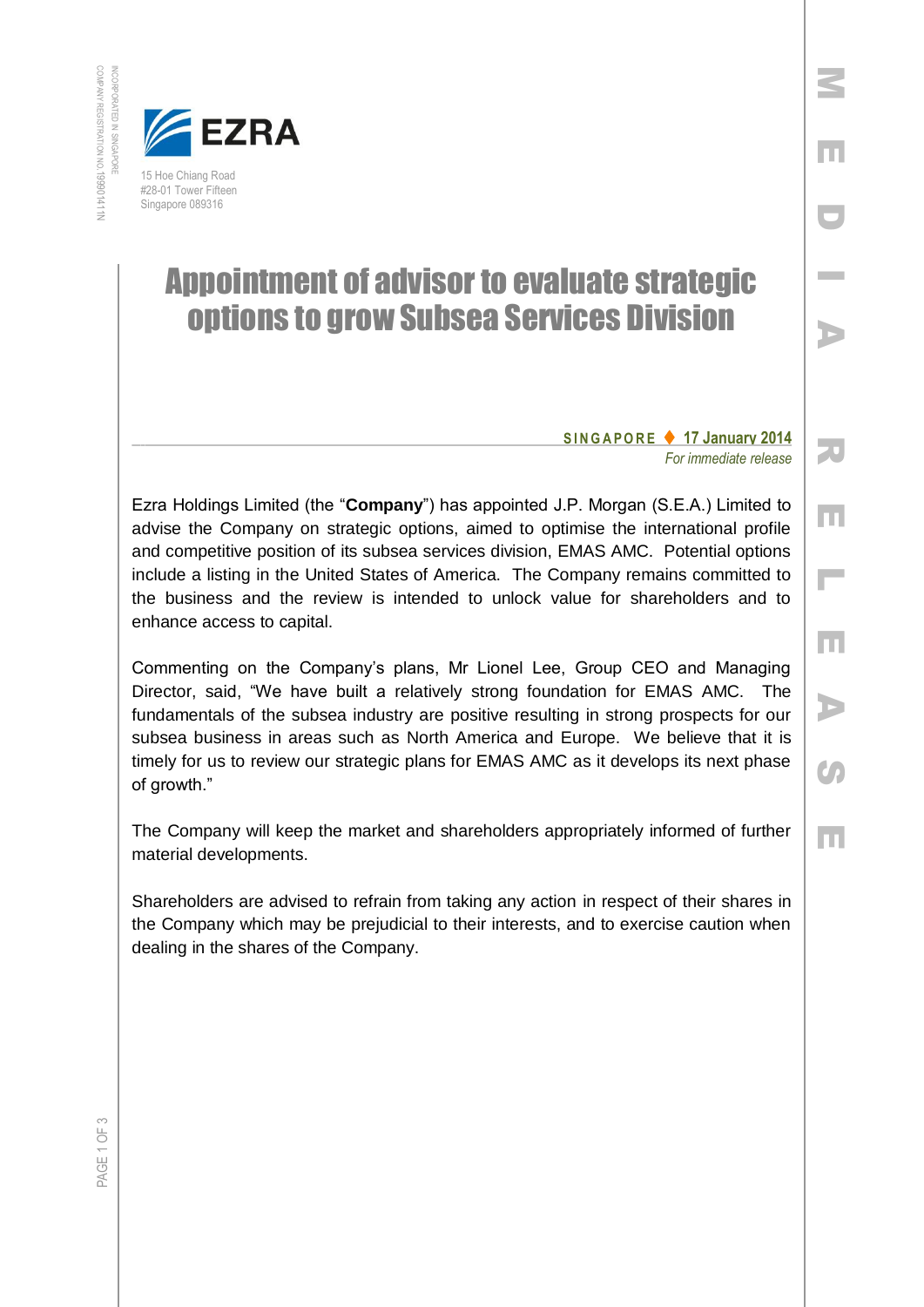

## **ABOUT THE GROUP [www.emas.com](http://www.emas.com/) SGX Mainboard listing: December 2005**

M

E

D

**In the Co** 

A

R

E

 $\overline{\phantom{a}}$ 

E

A

**CA** 

E

EMAS – a leading global contracting group providing offshore/subsea construction, marine, production and well intervention services – is Ezra's operating brand. With offices across five continents, it delivers best-value solutions to the oil and gas (O&G) industry by combining its global footprint and proven engineering skills with a diverse offering of premium assets and services designed to fully meet clients' needs.

Operating in unison, Ezra's core divisions are able to execute a full spectrum of seabed-to-surface engineering, construction, marine and production services anywhere in the world.

EMAS AMC is a global EPCIC service provider of comprehensive subsea-to-surface solutions for the offshore oil and gas industry, especially in the SURF and Subsea Tie-Back sector. Primary business offerings include subsea installation of umbilicals/power cables, pipelines, platforms, FPSO and floater installations.

EMAS Energy provides well intervention, workover, plug and abandonment, and pipeline and process services both onshore and offshore, offering fully integrated solutions that combine its marine assets with state-of-the-art intervention equipment and services.

EMAS Marine manages and operates a young, versatile fleet of advanced offshore support vessels, offering an extensive range of maritime services that cater to the client's needs throughout a field's life cycle. It also manages EMAS AMC's fleet of construction assets and third-party vessels.

EMAS Production, under approximately 45.7%-owned EOC Limited, owns and operates FPSO (floating production, storage and offloading) facilities, offering services that support the post-exploration needs of offshore fields, such as FPSO conversion management.

TRIYARDS is fast becoming an acknowledged leader in developing advanced and customised solutions for world-class vessels. By focusing on sophisticated platforms and equipment that can tackle even the most complex offshore projects, it has already established itself as a front runner in the fabrication of SEUs (self-elevating, mobile offshore units). TRIYARDS provides its integrated engineering, ship construction and fabrication services out of three yard facilities located in Vietnam and the US.